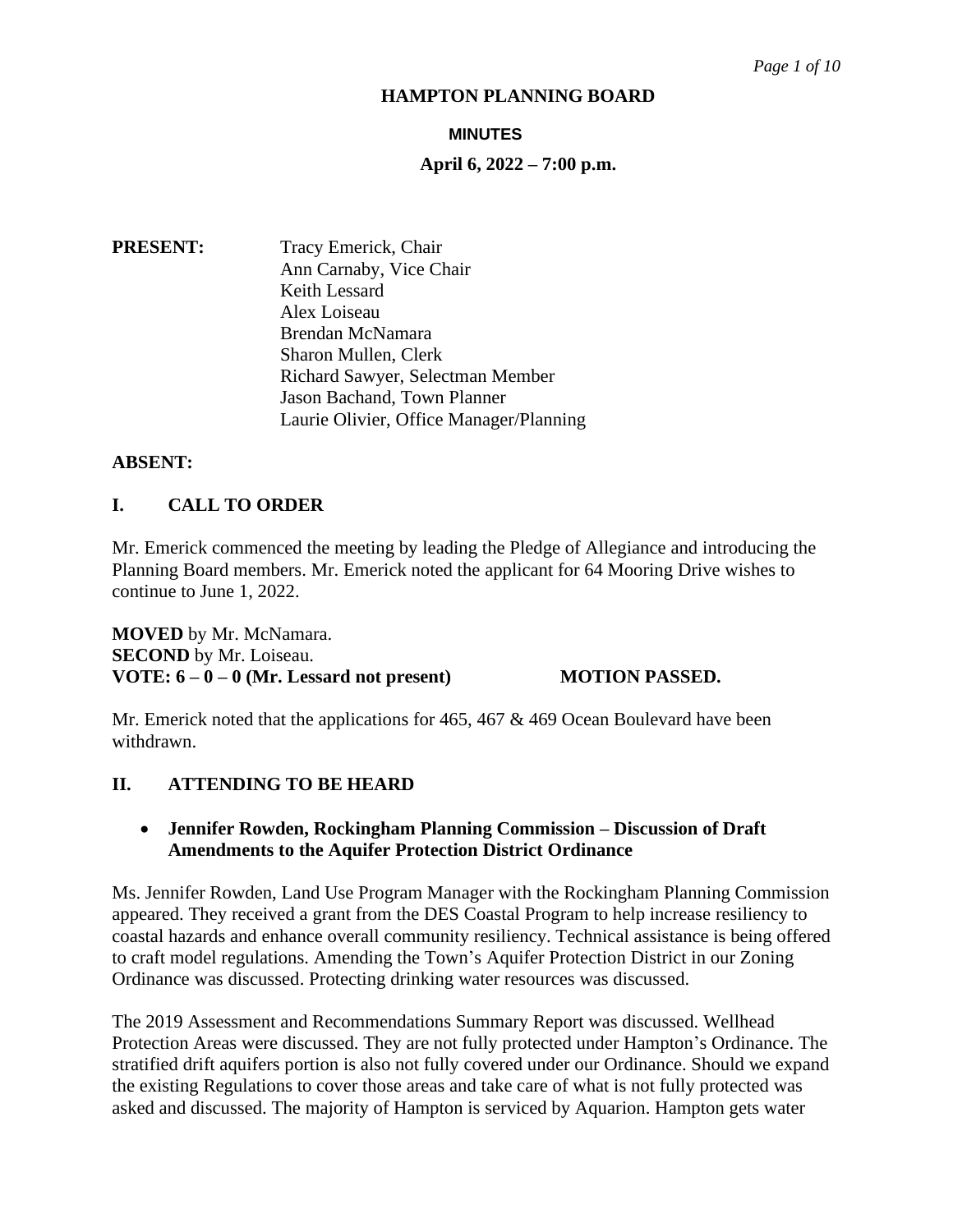#### **MINUTES**

#### **April 6, 2022 – 7:00 p.m.**

from North Hampton and Hampton. North Hampton increased their protection of its Aquifer. The systems are connected through Aquarion.

Mr. Lessard thought the map was confusing; layers need to be removed. It is difficult for the public to follow. **Ms. Rowden can do this at the office, and she can provide that to the Board.**

Ms. Rowden discussed upgrades to our Ordinance. This is not to re-write the Ordinance. It is to enhance it. The Authority and Purpose section was discussed. This gives the Planning Board some authority over these Regulations. We have a Conditional Use Permit requirement currently. It also lets the Planning Board decide if there is a dispute on boundaries. An option Ms. Rowden wants to know about is if the Planning Board wants to be responsible for the entire Ordinance. If someone wanted to propose a prohibited use, they would currently go to the ZBA for a variance. Any prohibited use or variation, instead of zoning relief, would go through a conditional use process that the Planning Board would oversee. It is an option for the Planning Board to consider. The Planning Board, who deal with site plans, etc., are typically more versed in this subject in most communities. Other than going to the ZBA, which deals with prohibitive uses through isolation. The Conditional Use Permit is what the Planning Board decides upon. Authority is on line 37 (of the draft amendment). Appeals go to the Superior Court. The ZBA only deals with it from a variance standpoint. The Planning Board would have complete oversight over the Aquifer Ordinance.

Mr. Emerick asked about problems - he does not see where we have problems with the Aquifer now. Mr. Lessard said we did have some issues with Loy Drive and a house at end of Mace Road, to name a few, but he noted there are not many.

Mr. Sawyer said currently the ZBA would deal with any zoning variances. Would we be cutting into their lane was asked. Mr. Bachand said he discussed that question with Ms. Rowden, and there is an option to expand the Conditional Use Permit so it gets handled under that instead of going to the ZBA.

Ms. Rowden discussed (the largest decision to make) expanding the Aquifer Protection District. All public water systems, wellhead protection areas, transmissivity areas, etc. It would be expanded to include it in the stratified drift aquifer. This protects wells and wellhead protection areas. Even on-site private wells will be protected; not just public water systems. Mr. Emerick asked if we did that, would it cover areas in blue (hand-out sheet) and all wellhead protection areas. These get defined by the DES per Ms. Rowden. Mr. Emerick said businesses and residences would be non-conforming, potentially. Ms. Rowden discussed impervious surface; especially for residential. This is very important to consider. Impervious surface could be changed as well. This is not being decided tonight. This would go to the Town meeting next March if this goes forward. There may be another meeting to give additional feedback and go over draft language to see what the Board may want put to the public warrant in the future.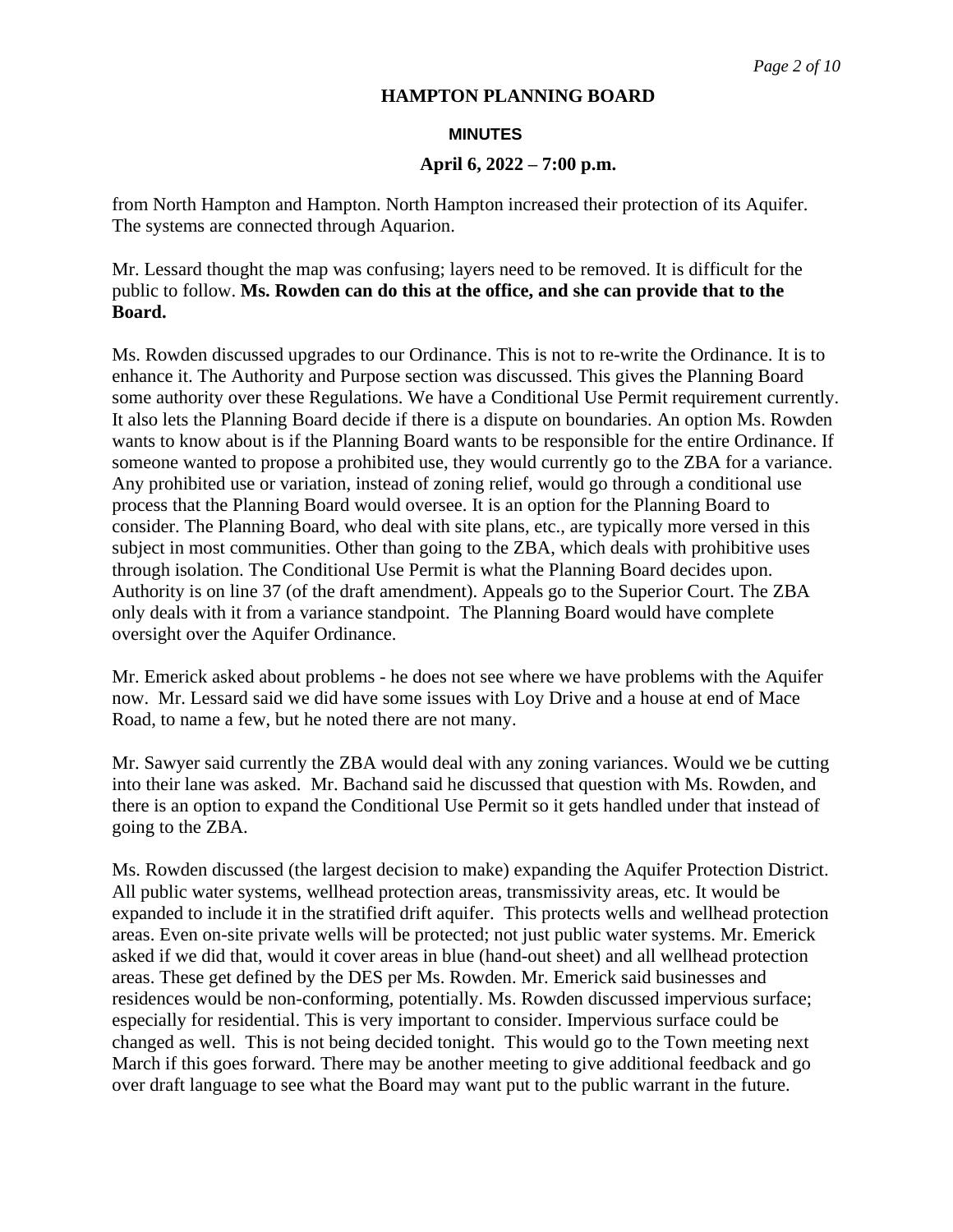#### **MINUTES**

#### **April 6, 2022 – 7:00 p.m.**

Definitions were discussed. The Public Water System definition should be added and regulated substances were discussed. Ms. Rowden discussed toxic or hazardous materials. Line 134 (of the draft amendment), toxic materials. Lines 145 and 146 (of the draft amendment) -it states that the Planning Board can decide whether something is toxic or hazardous. No authority and no criteria is given for a judgment. She recommends taking that out. There is no strong legal backing in that.

Aquifer Boundaries—that is a big decision. Think of the implications as we go forward.

Line 214 (of the draft amendment) - maximum lot coverage was discussed. It can stay as it is or it can be lowered. Normally, towns do not want above 15 to 20 percent maximum lot coverage. This may not be a good fit in Hampton. Ms. Rowden likes a non-residential change as a consideration. Stating it cannot go above 60 percent impervious for non-residential was discussed. Performance standards can be shown how it can go above. Make businesses mitigate, groundwater recharge and stormwater. Covering sites with pervious surface is important. Anything coming off the site is clean. Make sure water can go back in the ground.

Performance standards were discussed. Requiring that self-treatment be done in a way to reduce chlorides getting into drinking water. This is the biggest man-made contaminant. Add separation between the seasonal high-water table and stormwater drainage. It gives more teeth when being implemented.

Line 244 (of the draft amendment), optional. Spill control and response plan. Any uses that would require a Conditional Use Permit. Auto detailers, gas stations, woodworking. It keeps track of what is being stored on site. Especially if there is a fire.

Mr. Lessard asked who maintains the list and who provides it to the Town. Ms. Rowden stated the DES maintains it. Contractors or businesses who have certifications, it helps limit liability if there is an accident. How will the Town be assured someone is certified. It can be a condition for site plan and subdivision approval. How will it be enforced was asked by Mr. Lessard. He asked if someone has to drop a dime and then there is a follow up. We (the Town) do not have a Code Enforcement Officer.

Mr. McNamara sees redundancy in the article we already have. Chloride is redundant. Some things are vague. Ms. Rowden said streamlining is great and can be addressed.

Line 289 (of the draft amendment) - discusses the ability for the Planning Board to require a hydrogeologic study on a case-by-case basis. This makes it more clear for an applicant and the Board for suggested language on why we want the hydrogeologic study, what we can ask for and it gives the Planning Board the ability to judge whether one is warranted. Retail shop versus automotive business is an example; some would not require a study.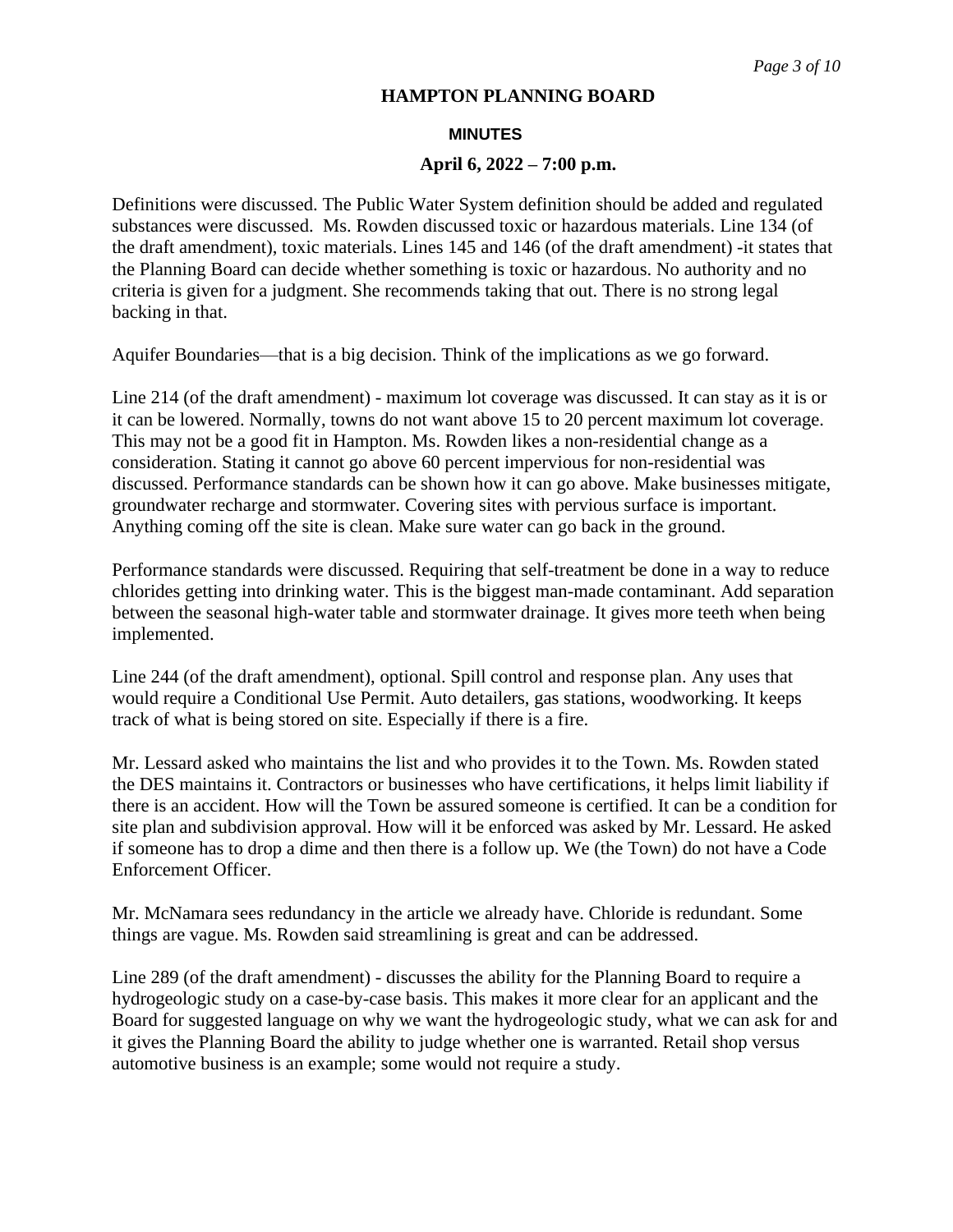#### **MINUTES**

#### **April 6, 2022 – 7:00 p.m.**

Prohibited Uses. Item G. Development or operation of petroleum bulk – oil refinery. Probably low risk of that use in our area. We could prohibit it outright per Ms. Rowden.

Line 328 (of the draft amendment) – automotive service and repair shops. We currently have a clause . . . "unless in accordance with NH State statutes, rules and regulations approving such use.". It's very hard to enforce. If we're going to prohibit it, just prohibit it per Ms. Rowden.

Line 331(of the draft amendment) - development of gasoline stations. Any that currently exist can continue. If they go to expand or a new one comes in, it would have to go through relief. We can do mitigation of greenhouse emissions.

Ms. Carnaby asked about requirements by the State. If there is a new gas station, does there need to be an electric charging station along with it was asked. Southern Maine has a good model.

Line 337 (of the draft amendment), prohibiting outdoor storage in flood hazard areas. Sea level rise as defined by the State's Coastal Risk summary was discussed.

Mr. McNamara asked about gas grills. It was noted 55 gallon drums are regulated; not 5 gallons. Performance standards can be put in place. Mr. Lessard asked if we have adopted sea level rise in our ordinances. Not yet per Mr. Bachand.

A Conditional Use Permit was discussed. Ms. Rowden said any industrial, manufacturing…everything requires a Conditional Use Permit in our Ordinance now. Consider only requiring for subdivisions with more than 2 lots. Some municipalities only want one (a Conditional Use Permit) if it is creating a larger subdivision. It's just one more step for people to go through.

Line 349 (of the draft amendment) – any other specified use. It goes back to the first conversation. The Planning Board having full authority over this Ordinance was discussed. The Planning Board would grant all relief that does not comply. If we want to stick with the ZBA, it comes off.

Line 350 (of the draft amendment) – criterial used in granting a Conditional Use Permit. The first 6 exist in the Regulations. Number 7 is an addition to get additional input from the Conservation Commission. If they have input, the Planning Board should consider it.

Line 384 (of the draft amendment) - permitted uses were discussed. What are permitted uses was asked.

Non-conforming uses were discussed. There may be sites that become non-conforming, but mostly if impervious surfaces percentages are lowered.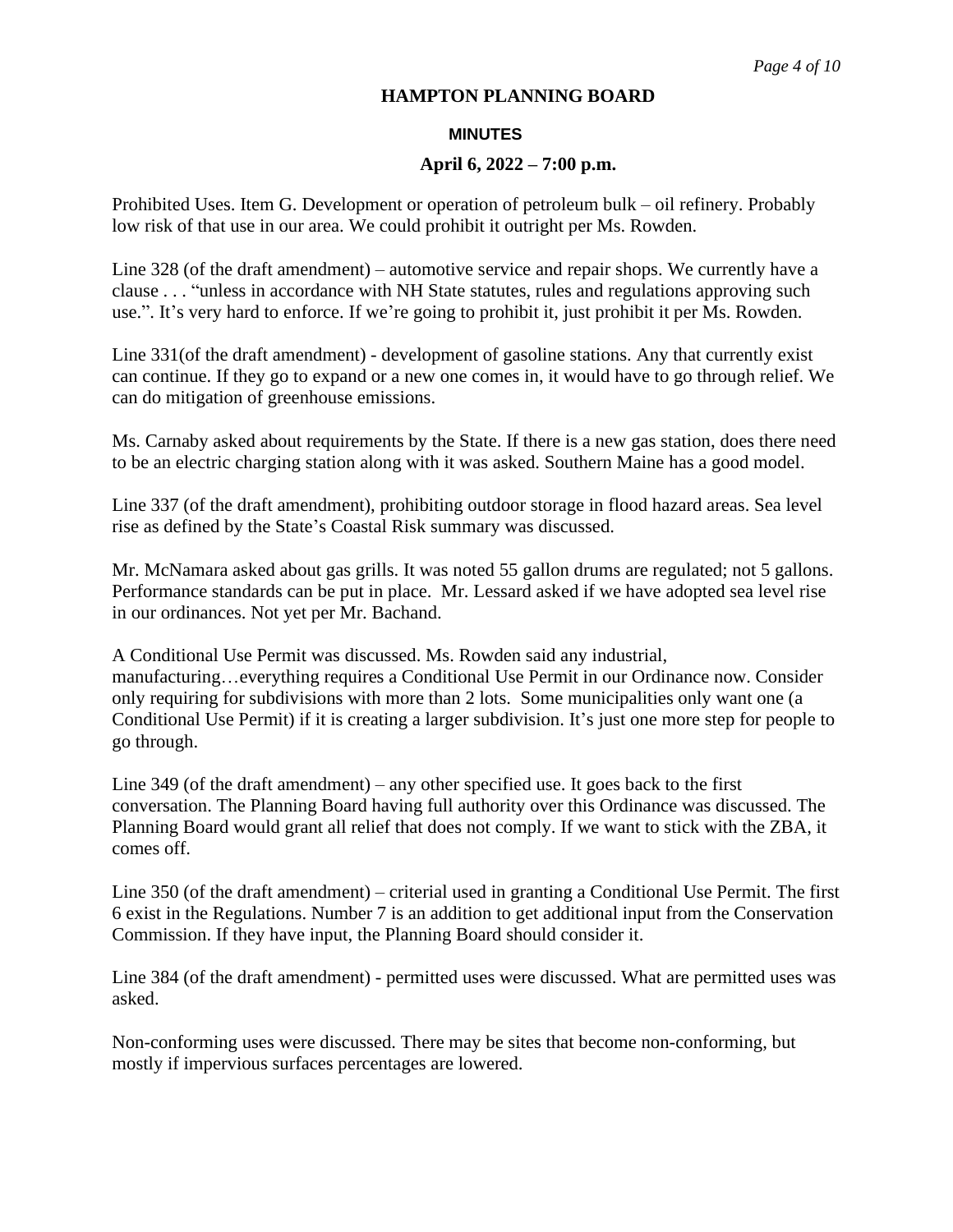#### **MINUTES**

#### **April 6, 2022 – 7:00 p.m.**

Do we want to increase the description of why we have Aquifer Protection regulations was asked by Ms. Rowden. Citing simpler, easier-to-read terms was discussed. The Aquifer Protection District – possibly changing it to "Groundwater" to make it clearer for the public. Many people do not know what an Aquifer District is.

Ms. Rowden asked if she should come back or work with a sub-set of the Planning Board. Mr. Emerick said he wants enumerated decisions to be made.

Ms. Mullen asked about not taking some of these on. What is the value. Ms. Rowden said if we contaminate our drinking water source, the cost impact to remedy that problem is incredibly expensive. This is the intent of reducing the risk from sources most likely to impact our groundwater. Is there a hierarchy of recommendations was asked by Ms. Mullen. Ms. Rowden said to expand the district is of utmost importance to cover what our primary drinking water sources are.

Mr. Sawyer said without enforcement, we don't have anything. New positions get voted on by the public. Expansion of the zone is something to start with.

Ms. Mullen said if we don't have the ability to enforce, it would be challenging. She discussed whether elements of education would obviate the need for enforcement in some cases. Calling it groundwater makes sense.

Mr. Henry Boyd said they deal with this subject a lot. Seabrook says everything west of 95 is in the Aquifer. All industrial is located in the Aquifer – west of 95. There is limited ability to check these things out. There is some control. He noted when our Planning Board does its work, it looks at issues. This Board approves and signs off on everything. It's in place. An as-built is also required. Mr. Boyd discussed residential homes in the Aquifer. In the RA Zone, we would need a 20,000 s.f. lot – it's one third larger in the Aquifer than the rest of the zone. With 25 percent sealed surface, there is no room for expansion. He noted residents' private rights to do what they want needs to be realistic. There should be some sliding scale. Ms. Olivier noted that not all projects come before the Planning and Zoning Boards. Permits for structures in Town are directly obtained through the Building Department. With much turnover in that Department, there is no training (discussions) and many times permits in the Aquifer may be overlooked.

# **III. NEW PUBLIC HEARINGS**

#### **21-051 17 & 19 L Street**

Map: 293 Lot: 55 & 56 Applicant: T.R.D Entertainment Co., LLC Owner of Record: Same and Town of Hampton (Leased Land #19) Site Plan: Proposed permanent outdoor seating for restaurant/bar at #17 & #19. Existing residential use of #19 to be abandoned and become commercial. Waiver Request: Section V.E.-Detailed Plans.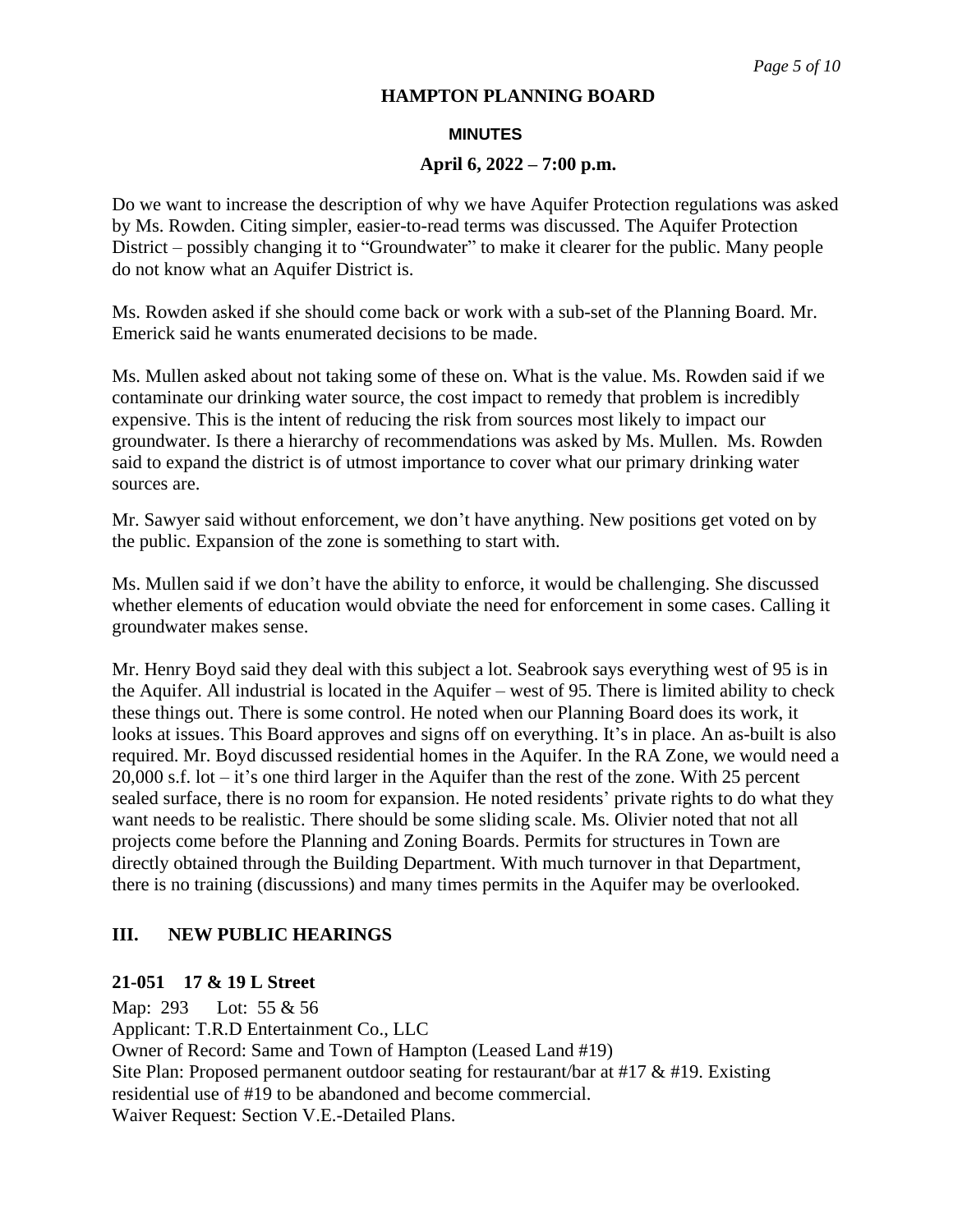#### **MINUTES**

#### **April 6, 2022 – 7:00 p.m.**

Mr. Henry Boyd, Millennium Engineering, appeared with Terry Daidone and Jake Magro. The seating plan was discussed. The Planner's Memo was discussed. The PRC discussed sealed surface. Lot 55 has 89.4 percent sealed surface. There is 76.5 sealed surface on other lot. The buildings will exist as they are. Use of the buildings at 19 L Street for commercial storage was discussed. Safety concerns were discussed along with egress issues. Police presence occurs often at this site. There are 14 recommended conditions of approval. There is a residential apartment (at 17 L Street). Terry Daidone spoke with Police and Fire today.

Mr. Daidone discussed the sidewalk concerns. There will be additional door staff in place. Keeping patrons off the sidewalk was discussed. He met with Chief Hobbs. He also met with the Fire Protection Officer, Matthew Newton. Adding a small ramp was discussed. Three egress exists were discussed.

## **BOARD**

Mr. McNamara asked about the patio and people getting to the third egress location. Adding a small ramp needs to be done per Mr. Boyd. Ms. Mullen asked about the fire situation. If 19 is on fire, how will people be evacuated on the patio when you're down to two egresses. Is an easement to egress on someone else's property needed was asked by Mr. Lessard.

Mr. Lessard asked if the area is illuminated – the Ashworth Avenue side. Mr. Daidone said it will be if it is not right now. There are no gates. There will be a gate installed. Ms. Mullen asked about people coming in. There will be additional staff.

Mr. Lessard asked if there will be umbrellas over the tables. Yes, not on the round tables. Does that add to impervious surface was asked. It does not per Mr. Boyd. Ms. Carnaby asked if the tables are fire pits. They are. What is the fire source was asked; it is propane.

Mr. McNamara asked about the safety of the sidewalk. It was noted the Police Chief and Deputy Police Chief had concerns. Keeping people against the fence was discussed. Ms. Carnaby asked how spacing between people eating and waiting to get in will be operated

Mr. Loiseau thinks it is an improvement.

Is the covered porch to remain was asked by Ms. Mullen. It is. Ms. Mullen asked about restrooms. Right now there are four restrooms.

#### **PUBLIC**

Susan Mercier, 6 L Street, appeared. Where will the speakers go was asked. She is 51' away from the Tavern. When entertainment starts, her windows have to be closed. Jake (Mr. Magro) has been great to deal with. If she calls, the sound is turned down minutes later, but then it is back super loud.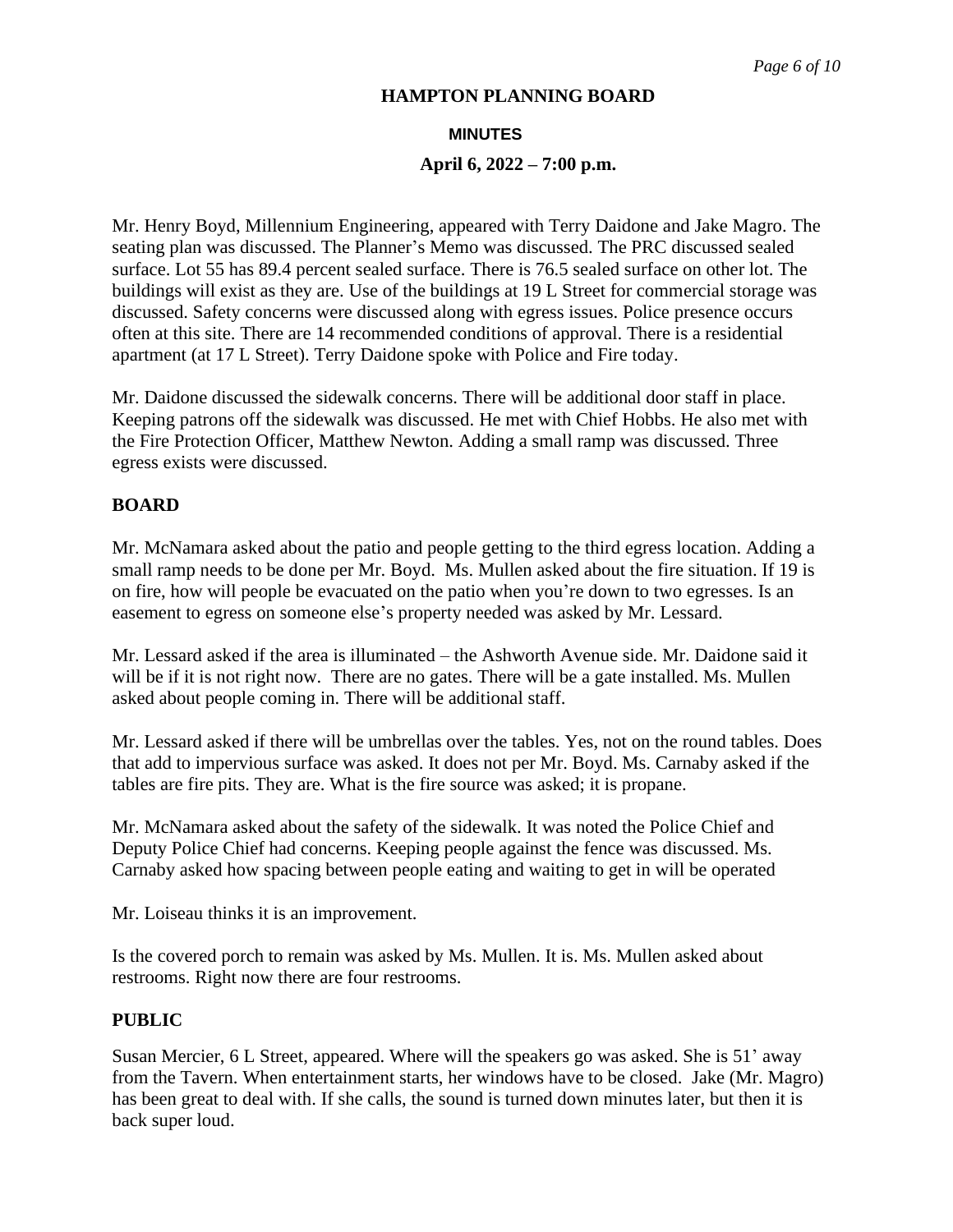#### **MINUTES**

### **April 6, 2022 – 7:00 p.m.**

Mr. Bachand said there is a standard condition for this. Mr. Bachand read the condition about amplified noise. This was included on past projects.

Ms. Mercier asked if she should call Mr. Magro or the Police Department if it is too loud. Mr. Sawyer said to call the Police. The Police have decibel meters. They will check if they are in violation. It can then be brought back to the Town.

# **BOARD**

Add **"and/or their successors**" to the conditions per Mr. Lessard.

Ms. Mullen asked about entertainment. She noted the stage is near the street. Is there one speaker was asked. It gets amplified through the speaker. It faces from the north to the south. In towards the courtyard.

Mr. Lessard asked about disbursing speakers. Mr. Lessard asked about deliverance of live entertainment. Ms. Mullen said to use something to help mitigate the problem. Avoid the issue or eliminate it as much as possible was discussed. Mr. Magro said they've never had a noise violation in three years.

Ms. Mullen asked if they have live entertainment going on inside. Yes, they do.

Mr. McNamara asked about snow removal. They have not used it in the wintertime. No snow spot is noted on the plan for snow. It can't be taken off site; the area cannot fit a vehicle there.

Mr. McNamara does not like this from a safety standpoint. But if an agreement is reached, he is fine with that.

Mr. Bachand spoke with the Chief. He liked Mr. Bachand's proposed condition (#3). They both agreed there should be no barricades placed on the public sidewalk.

Mr. Bachand said we received an email from the owner on 27 L Street with comments and concerns. The applicant received this as well. Mr. Bachand asked if the applicant wished to comment. It was stated "no".

Mr. Bachand said they have a temporary dining permit in place for 2022. Mr. Bachand discussed the black metal fence - he needs clarification. Mr. Daidone said it will be decorative, i.e. like a black pool fence. No more than 3' in height. Mr. Bachand explained his suggested conditions. He noted a waiver request also needs to be voted on tonight. If the Board wishes to approve the application, he recommends the approval include the conditions in his Memo dated April 6, 2022.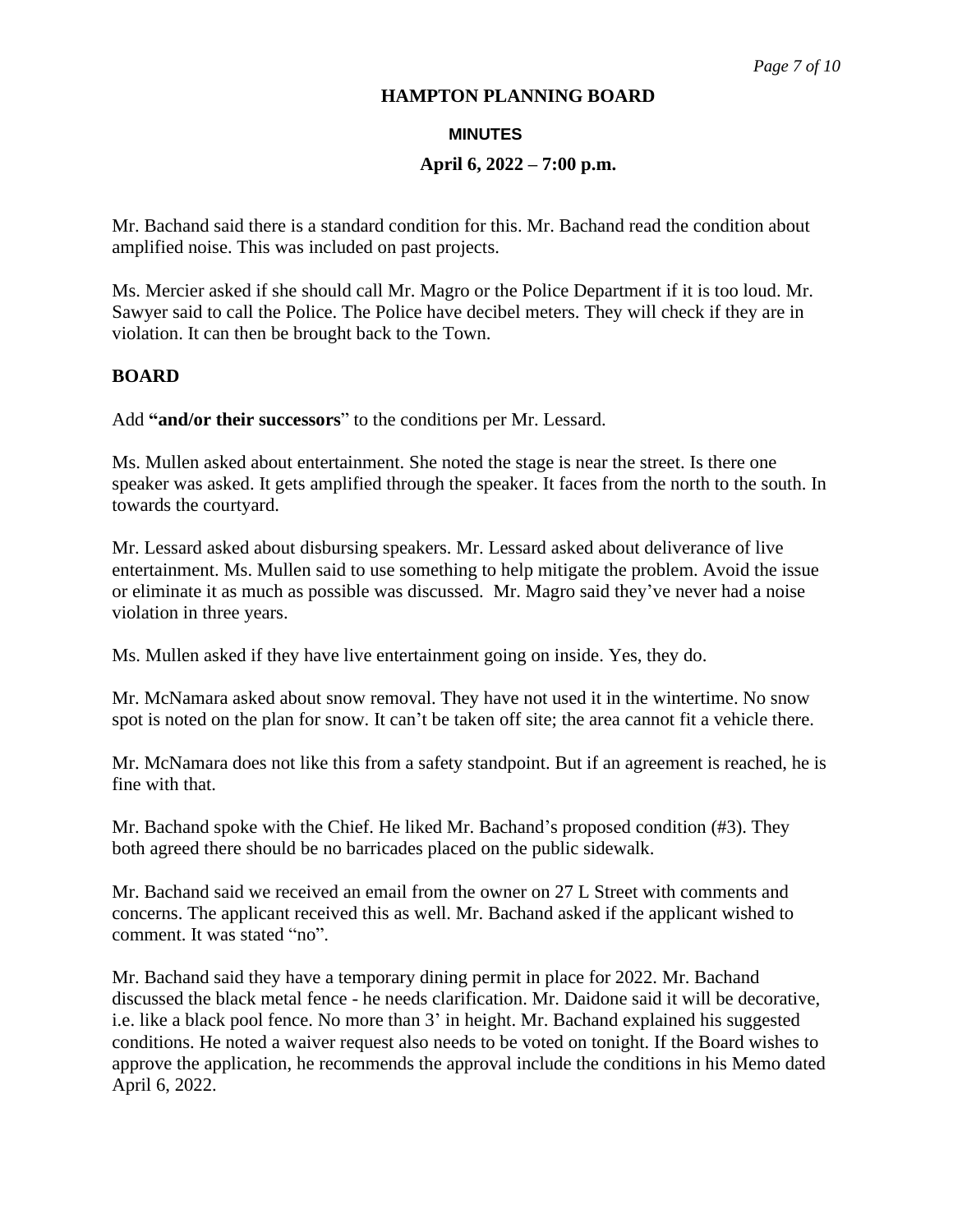#### **MINUTES**

#### **April 6, 2022 – 7:00 p.m.**

**MOTION** by Mr. McNamara to approve the waiver. **SECOND** by Mr. Loiseau. **VOTE:**  $7-0-0$  **MOTION PASSED.** 

**MOTION** by Mr. McNamara to approve the Site Plan along with the stipulations contained in Mr. Bachand's Memorandum dated April 6, 2022 and points noted above. **SECOND** by Mr. Loiseau. **VOTE: 7 – 0 - 0 MOTION PASSED.**

**22-010 1026 Ocean Blvd.** 

Map: 116 Lot: 36 Applicant: Corinna & Greg Tucker Owner of Record: Poseidon Realty Trust, William Zorn, Trustee Wetlands Permit: Impact 718 SF for the purpose of replacing an existing beach access/stairway with a new beach access stairway.

Mr. Jason Aube, TFMoran, appeared. This project impacts 718 square feet. This is replacing an existing stairway/walkway to the beach area with a new walkway. It is an 'in-kind' project. It is in the same location. They had the site walk with the Conservation Commission. They signed off allowing them to apply through the NHDES through the expedited process. Native plantings will be installed.

#### **BOARD**

Mr. Lessard was on the walk. There was no problem with the walkway.

# **PUBLIC BOARD**

Mr. Bachand said the Board of Selectmen will need to be involved to go onto the beach.

**MOTION** by Mr. Lessard to approve the Wetlands Permit subject to the stipulations contained in the Conservation Commission letter dated March 23, 2022 plus any necessary permissions to be granted by the Board of Selectmen.

**SECOND** by Ms. Carnaby. **VOTE:**  $7-0-0$  **MOTION PASSED.**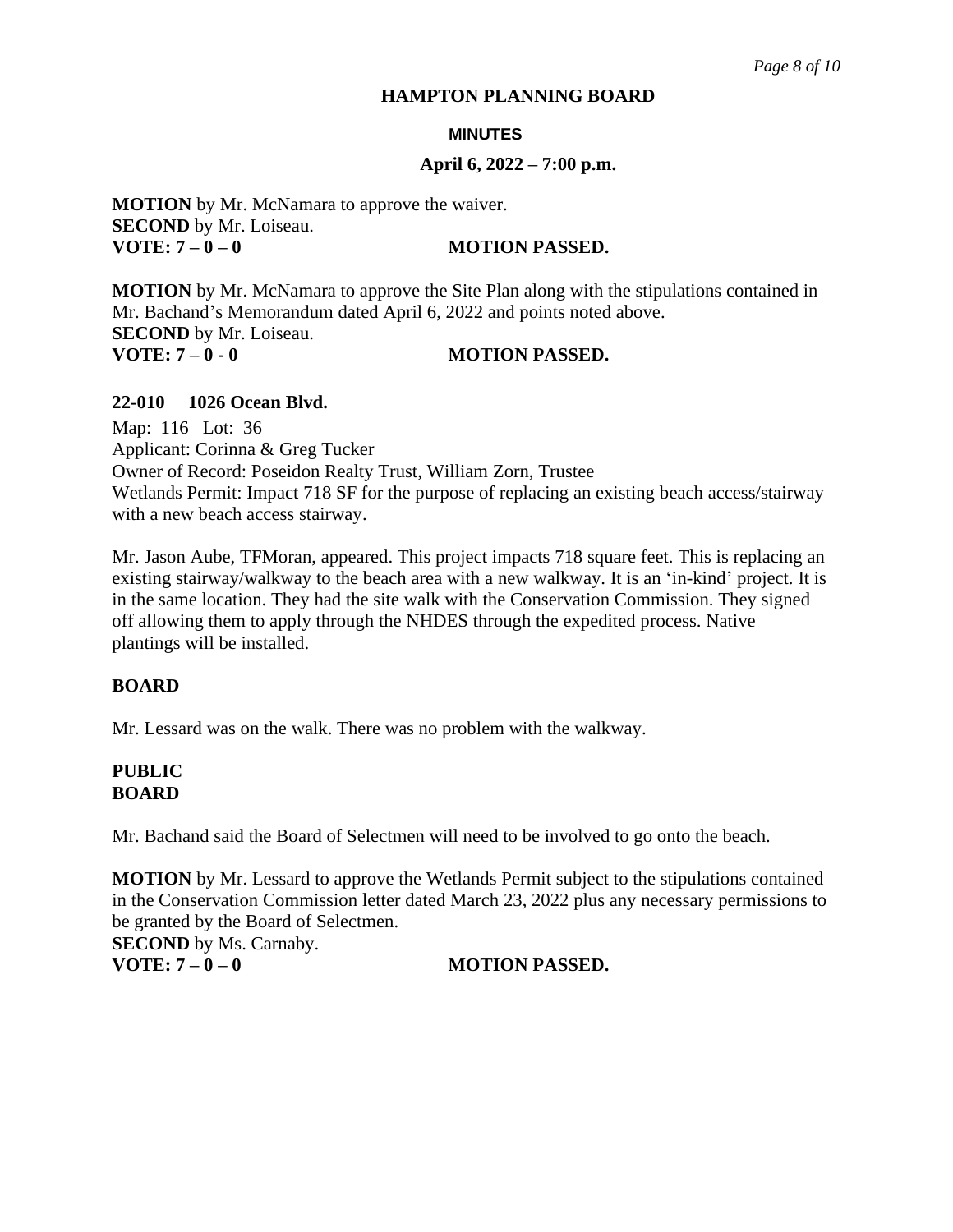#### **MINUTES**

# **April 6, 2022 – 7:00 p.m.**

### **22-012 64 Mooring Drive** *(CONTINUED TO JUNE 1, 2022)*

Map: 289 Lot: 33

Applicant: Mary T. Mulligan, Trustee Living Trust

Owner of Record: Mary T. Mulligan, Trustee, Mary T. Mulligan Living Trust Wetlands Permit & Driveway Permit Appeal: Construction to raise the existing residential dwelling structure above flood elevation and reconstruct the foundation to support the structure. Additional improvements include a deck addition. Remove impermeable driveway and replace with permeable paver driveway.

# **IV. CONTINUED PUBLIC HEARINGS**

# **V. CONSIDERATION OF MINUTES of March 16, 2022**

**MOVED** by Mr. Loiseau to approve the March 16, 2022 Minutes. **SECOND** by Mr. McNamara. **VOTE: 6 – 0 – 1 (Sawyer)** MOTION PASSED.

# **VI. CORRESPONDENCE**

#### **VII. OTHER BUSINESS**

# • **13 Atlantic Avenue – Request for One-Year Extension of Condominium Conversion Conditional Approval**

Mr. Bachand said the above application was approved on April  $7<sup>th</sup>$  of last year. They have not met all conditions yet and wish for a one-year extension.

**MOVED** by Mr. Lessard. **SECOND** by Mr. Loiseau. **VOTE:**  $7-0-0$  **MOTION PASSED.** 

# • **Rockingham Planning Commission – 2022 Membership Dues**

Mr. Bachand said we received a request for payment of the 2022 dues. The amount is \$13,107; it increased a bit from last year's amount (\$12,618). Mr. Bachand noted they provide a range of service. NH Seacoast Greenway project, ordinance work as well, among many other services. He requested a vote of the Board to submit payment.

**MOVED** by Mr. Lessard. **SECOND** by Ms. Carnaby. **VOTE:**  $7 - 0 - 0$  **MOTION PASSED.**